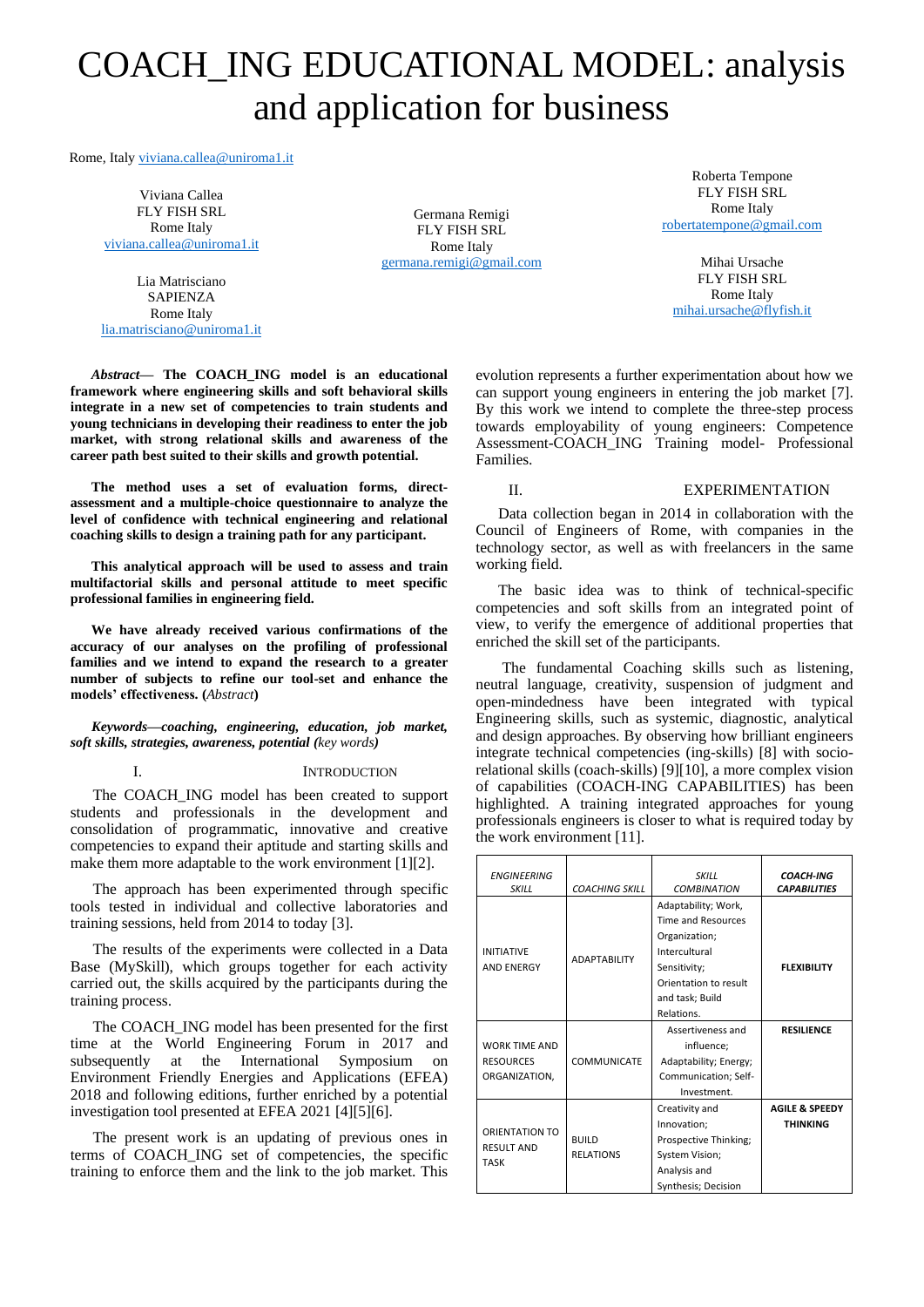|                                         |                                            | Making.                                                                                                                              |                       |
|-----------------------------------------|--------------------------------------------|--------------------------------------------------------------------------------------------------------------------------------------|-----------------------|
| SELF-<br><b>INVESTMENT</b>              | SOCIAL<br><b>INTELLIGENCE</b>              | Prospective Thinking;<br>Proposals e Projects;<br><b>Orientation Result</b><br>and Task; Initiative<br>and Energy; System<br>Vision. | <b>HIGH ACHIEVING</b> |
| <b>DECISION</b><br><b>MAKING</b>        | <b>INTERCULTURAL</b><br>SENSITIVITY        | Social intelligence;<br><b>Build Relations;</b><br>Intercultural<br>sensibility;<br>Assertiveness, Build<br>Relations.               | <b>CONFIDENCE</b>     |
| <b>PROSPECTIVE</b><br><b>THINKING</b>   | <b>CREATIVITY AND</b><br><b>INNOVATION</b> | Proposals and Project;<br><b>Orientation to Result</b><br>and task; Decision<br>Making; Energy, Social<br>intelligence.              | <b>COURAGE</b>        |
| PROPOSALS AND<br><b>PROJECTS</b>        | <b>ASSERTIVENESS</b><br>AND INFLUENCE      | Proposals and Project;<br><b>Build Relations;</b><br>Adaptability;<br>Assertiveness; Self-<br>Investment<br>Inspiration.             | <b>OPTIMISM</b>       |
| <b>ANALYSIS AND</b><br><b>SYNTHESIS</b> |                                            | Assertiveness;<br>Proposal and Project;<br>Energy;<br>Communication; Self-<br>Investment.                                            | <b>INSPIRATION</b>    |
| <b>SYSTEM VISION</b>                    |                                            |                                                                                                                                      |                       |

The properties emerging from the integration of the two categories of skills (engineering and coaching) highlight aspects related to complex problem solving, systemic vision and complexity approach. As it will be illustrated below, in years of experiments and field observations, we found out that working efficiency and the possibility of accessing the job market is more effective in individuals who have the complex skills resulting from this integration. To demonstrate the validity of this thesis, an experimentation was carried out in two successive phases: the qualitative and quantitative phase. The experimental data that emerged were collected in two years of activity (from 2014 to 2016) through:

| <b>Activities 2014-</b><br>2016 | $N^{\bullet}$ of participants | <i><b>Origin</b></i> |
|---------------------------------|-------------------------------|----------------------|
| 11 seminars                     |                               | Companies 45%        |
| 14 working                      | 620 participants              | Free-lancers 35%     |
| groups                          | 830 participations            | University 5%        |
| 20 workshops                    | 14 participants/activity      | Public               |
|                                 |                               | administration 15%   |

The objective of training activity is :

• Develop awareness of one's own behavioural characteristics;

• Enhance the ability to observe one's own communication signals, those of others and of the reference context;

• Learn to express (communicate, transfer) and make the best use of one's personal resources in achieving operational objectives;

• Use and direct one's best skills (talents) to achieve goals and challenges in personal and professional life.

At the end of the Training activity, participants are expected to increase the ability to react to stimuli and make decisions "solving as engineers and relating as a coach".

The complete training path lasts 3 months and it's articulated in: Self-Assessment, 5 workshops, 2 seminars, 5 working groups activities, 1:1 coaching Session.

The methodology is based on:

1. A "learning" strategy for training activities (implicit theory)  $[11]$ ;

2. Coaching approach to reduce the university dropout rate [12];

3. The use of factors impacting on study and professional efficiency [13];

4. Support tools for data collection to be used during individual or group sessions (tables, matrices, data sheets, question templates and/or organized and contextualized lists);

# III. BUILDING COACH\_ING SKILLS

Starting from a reductionist logic in order to focus the observation on behavioral specifics indicators to each skill, both on the engineering side and the coaching side, a second step has been building a more complex vision of the behaviours and skills of the participants, to verify which "emerging properties" arose from the integrated observation of all the skills involved.

We decided to assume the paradigm of complexity as a reference for the study and observation of COACH\_ING behaviours and skills.

As Philip Warren Anderson, Nobel Prize for physics in 1977, argues, "More is different", that is, that the whole is often more than the sum of its parts, as it presents properties that are not the simple sum of the properties of its parts.

If we initially observed and identified the 16 competences distributed between the Engineering and Coaching areas, we realized that behaviours were often composed by a couple of those skills. So, the presence of an "Ing" competence was associated with the presence or greater propensity to develop at least one other "Coach" competence in real or simulated situations of the workplace. We therefore wanted to define this combination as a new area of complex competence (which we have called "COACH\_ING Capabilities").

#### IV. BEHAVIOUR EVIDENCE

The objective was to observe and evaluate in the participants the presence of engineering and coaching skills, first separately, then integrated as prescribed by COACH\_ING method [3].

Through ad hoc survey tools, data sheets, questionnaires, 1 to 1 interviews, group work and role-playing it has been possible to highlight for each participant:

a) areas of strength;

b) areas for improvement, both on the engineering side and on the coaching side;

c) the degree of learning achieved during the course;

d) the degree of applicability of what has been learned;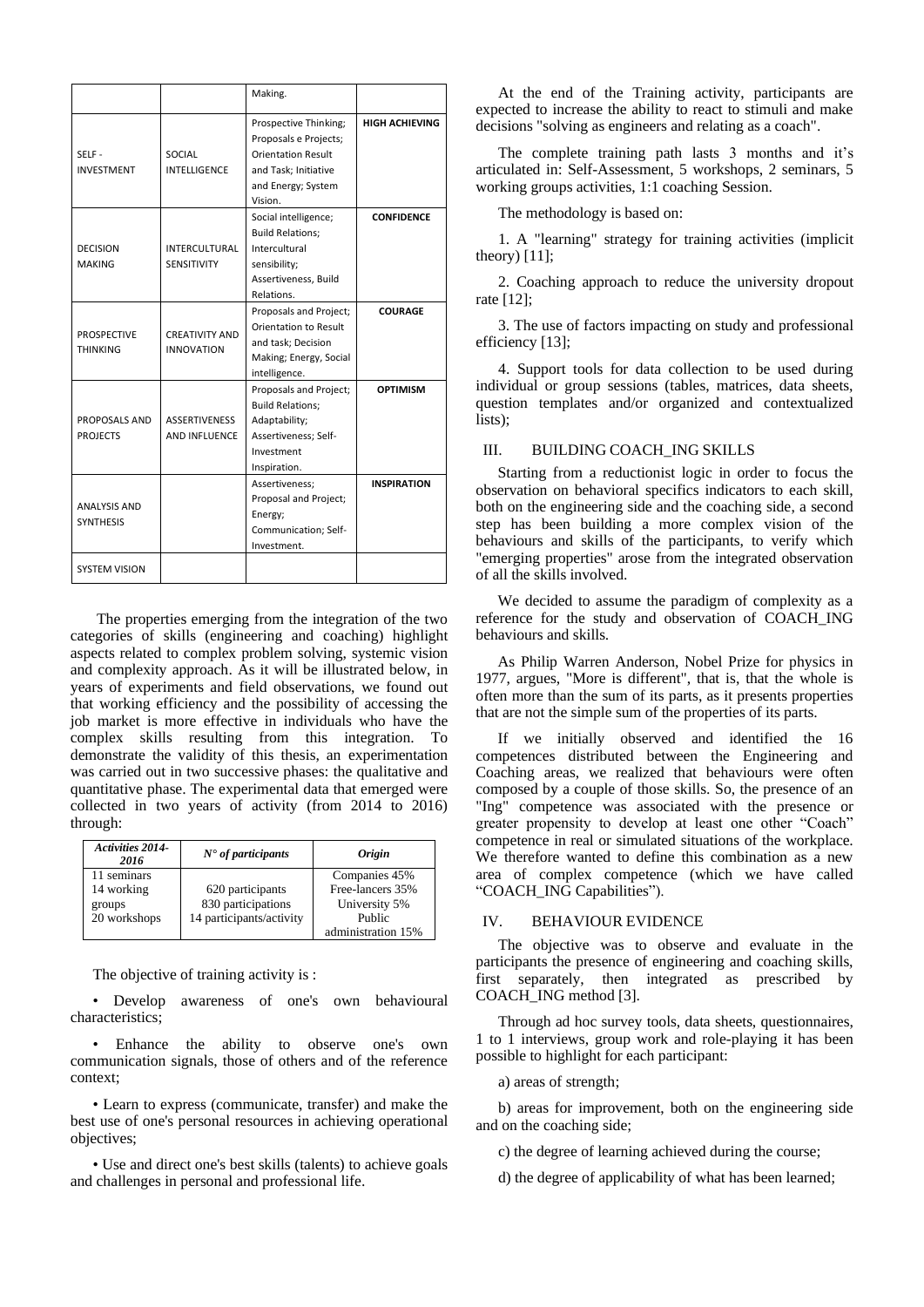e) the personal ability to integrate engineering skills with soft ones;

The experimentation also included an operational and experiential phase through a test carried out on the beta version of a new social network. The group of engineers involved collaborated in solving the technical problems detected in the social network and then they used the social tool to confront each other and exchange information on issues of common interest, share development opportunities and work opportunities. This "fieldwork" allowed us to observe the COACH\_ING skills in action.

# V. DATA EVIDENCE

The second phase of research, purely quantitative, had the purpose to verify the development of "COACH\_ING skills" in three groups of engineers, following development interventions with the COACH\_ING model:

1. engineers from high tech companies (control group), who did not participate in the training with the COACH\_ING model;

2. engineers with diversified professional backgrounds who have participated in COACH\_ING courses;

3. engineering students with little knowledge of behavioral / managerial skills who followed an experimental support laboratory to propose themselves in the world of work;

Each group consisted of approximately 40 participants.

The quantitative research was conducted using two tools: Self-Assessment and 1:1 Sessions:

### *A. Self-assessment*

The data collection on the 3 groups is based on a technical-behavioral questionnaire through which the participants self-assess the possession of the model's skills;

The questionnaire consisted of 30 multiple choice questions (four answers for each question) in which each answer was representative referred to one Coaching or Engineering skill.

#### *B. 1-to-1 sessions*

Following the self-assessment, training courses were started to support the development of COACH\_ING skills, measuring participants skills at the beginning and at the end of the path.

The third group (made up of university students) was still conducting the university lab, so they did not participate in the 1 to 1 sessions.

## VI. FIRST RESULTS

#### *A. First group*

(control group not subjected to COACH\_ING training) showed a strong prevalence of engineering skills (level 3.5). Coaching skills, on the other hand, reached an average of 2.5;

## *B. Second group*

(Engineers trained with the COACH\_ING model) - the group self-evaluated before and after the COACH\_ING training, highlighting a significant integration between engineering skills and coaching skills at the end of the training. Before the training, the skill level was, as in the

previous group, around 2.5. After the course, the group reached the value of 3.3;

#### *C. Third group*

(future engineers) - the group has had a starting level of engineering skills of 1.1 and coaching of 0.8. This group was still experimenting their skills in the university laboratory and at the time it was not possible to measure the level changes at the end of the course [4]. The data collected provided an initial validation of the effectiveness of the model. To further validate these results, we conducted other training interventions during the university laboratories in the two-year period 2018/2019 using the COACH\_ING model [6]. The work was carried out by acting on two parallel levels: "the Self and the Professional", working respectively on both the person and the profession with the aim of developing an integrated and more aware approach to the labor market and a greater capacity for self-marketing. In particular, the students of the laboratory of the Faculty of Civil and Industrial Engineering Sapienza worked on the awareness of their characteristics and skills that can be spent in the professional world, with the aid of ad hoc tools, such as tables, lists / cards, as well as questions and questionnaires of verification for the measurement of the competences/abilities of the model. At the same time, each student had the opportunity to practice through experiments and group work [7]. The path used the 16 skills as evaluation parameters at the beginning and at the end of the path. The students were involved in training activities, group coaching and 1:1 coaching sessions according to the COACH\_ING model and at the end of the whole process there was an average improvement of 1.5 in the skills of "investing in oneself" and "building relationships". In addition, in the final session of the course, each student presented their personal project for entry into the world of work to an audience of professionals from different working backgrounds, presenting their personal skills and skills developed. The evidence of the COACH\_ING skills acquired was also confirmed by exponents of the labor market during a convention dedicated to COACH\_ING method and results where the participants introduced themselves, their skills and working objective to exponents of the world of work.

# VII. FURTHER DEVELOPMENTS OF THE COACH\_ING MODEL TO SUPPORT EMPLOYABILITY:

At EFEA 2021 we presented the latest work, the DIRECT-ING project, which is an evolution of the COACH\_ING model to measure skills potential development and growth by using Questionnaires and Focus-Groups. The experimentation was conducted on a sample of 155 participants, including high school students and aspiring freshmen of the engineering faculty, with the aim of detecting the potential to be developed through training with the COACH\_ING method to train the engineers of the future and facilitate their entry into the world of work.

The DIRECT-ING survey tool consists of 20 questions with 4 multiple answers, the results of which can be successfully used as an orientation tool for students in the university choice and represent a valid support in creating a direct link between Engineering and high school. DIRECT-ING tools allow not only to detect the growth potential of students but also to establish a cross between this potential and the most coherent professional families. The professional families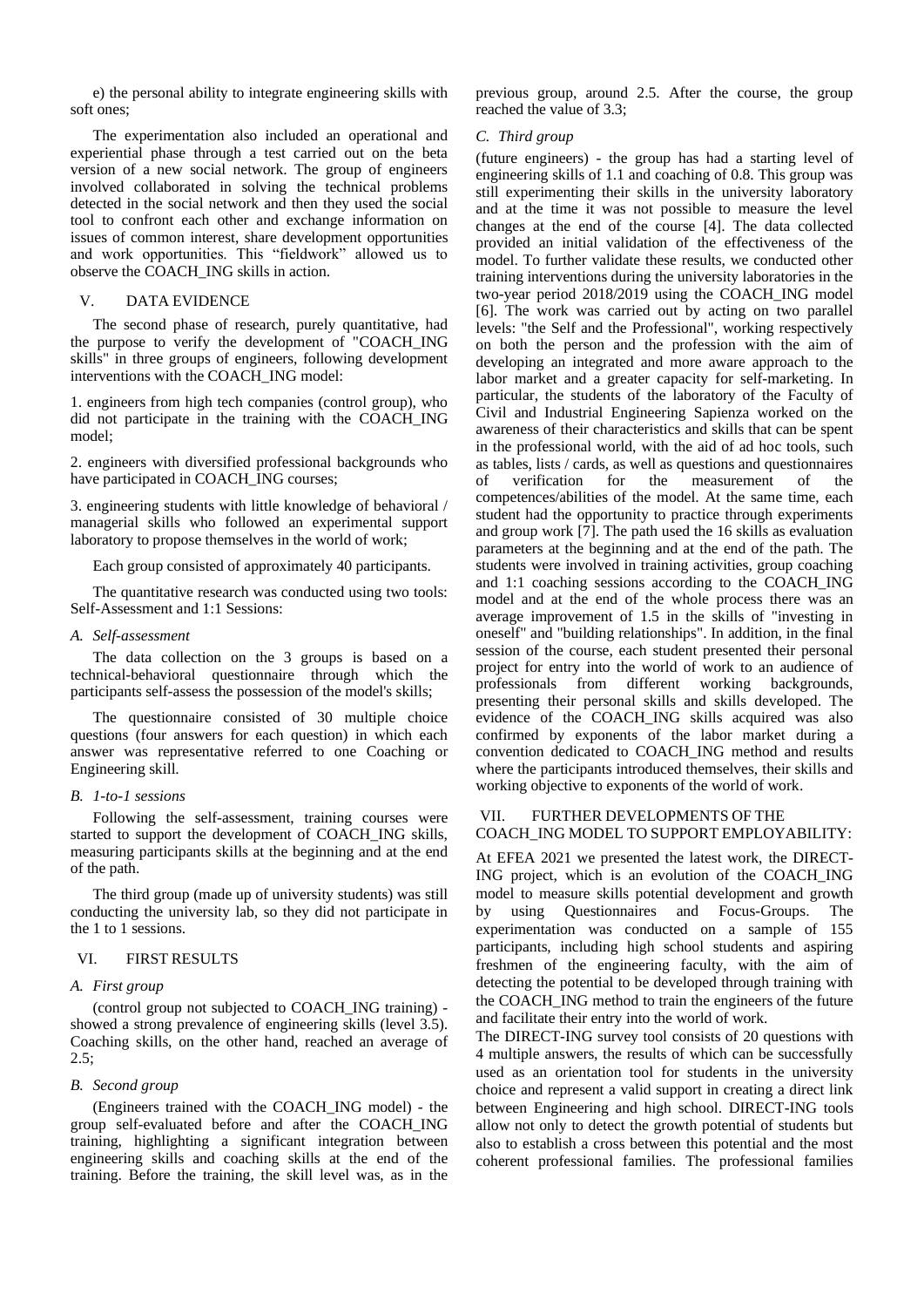referred to refer to the company functions and professions of greatest interest currently for the labour market:

- Research and development
- Marketing and sales
- Operation Specialist technicians
- Freelance Entrepreneur
- Project management
- Finance and control
- Support services
- Human resources

The intersection between Potential Analysis and Reference Professional Families, associated with the training methodology developed by the COACH\_ING model, constitutes an integrated approach that aims at the growth of future generations of engineers, allowing them to enter the job market with the right technical and relational skills.

The combination of DIRECT-ING and COACH\_ING teaching tools and approaches fill a gap typical of Technical Universities, traditionally not attentive to the development of the interpersonal and self-branding skills of their students.

The DIRECT-ING survey tools were used and validated within the Smart-MeetING project in which 21 recent graduates in Civil and Industrial Engineering ventured as speakers, organizers and managers of the first Engineering Open Day held by young people for young people. During the classrooms/preparation training of the 21 talents, we collected their self-assessments on both potential (DIREC-ING) and skills (COACH\_ING).

The application of the two methodologies followed the following phases:

- *1) self-assessment of engineer skills*
- *2) definition of the level of soft skills*

*3) proposal and drafting of an intervention project to animate the Open day*

*4) filling in the questionnaire for assessing one's potential skills.*

*5) match between the skills, potential and the 8 professional families chosen as a reference to evaluate the professional aptitudes of each of the participants.*

Starting from job skills [8] and from an analysis of the professional roles currently mostly covered by engineers (data regarding engineering employment in 2020 published on the WorkING platform of the National Council of Engineers https://www.cni-working.it/pagina/osservatoriodelloccupazione-ingegneristica) an evaluation model was generated based on a set of specific skills attributed to each of the 8 professional families identified. The latter were thus assigned 8 complex capacities attributable to the COACH\_ING model [8].

At the self-assessment stage through questionnaires (potential and skills) the type of data collected is represented by the following graphs.

The average of the responses to the questionnaires for surveying potential (DIRECT-ING) and skills (COACH\_ING) automatically generates the percentage of matching with the various professional families, as shown in the following graph:

#### **AVERAGE PROFILING EXAMPLE**



Fig. 1. Average profiling (potential/competence) by professional family

 The young engineers had the opportunity to see their own complete profile of the skills possessed, their developmental potential and their professional aptitudes with respect to the current job market.

This photograph has aroused profound reflections and new awareness regarding aspirations and motivation to undertake targeted growth paths [12].

# VIII.FROM PROFESSIONAL FAMILIES TO DEVELOPMENT PATHS

A further step was to identify from the results of the potential analysis **4 clusters** of in-depth training to design courses aimed to enhance the development and growth of young engineers: **teamwork, objectives and project, relation, communication (transmission of the objective).**

Through targeted development paths conducted with the COACH\_ING approach, a young engineer has the opportunity to build a set of complex skills leading him to consolidate the attitudes that have emerged towards a single professional family and, at the same time, enable him to recognize himself more professional families and thus have greater attractiveness for the job market.

Having the details of the development themes associated with the different professional families, allows the young people to design specific and modular growth paths [13] based on the knowledge and awareness of which areas to train to meet the coverage on the labour market of several professional families. The following graphs represent the basic skills to train with 1:1 training and meetings for each thematic cluster and the combination of each cluster with the professional figures on the job market:

*A. Group work*



Fig. 2. Percentage of presence the 16 skills in the Group Work cluster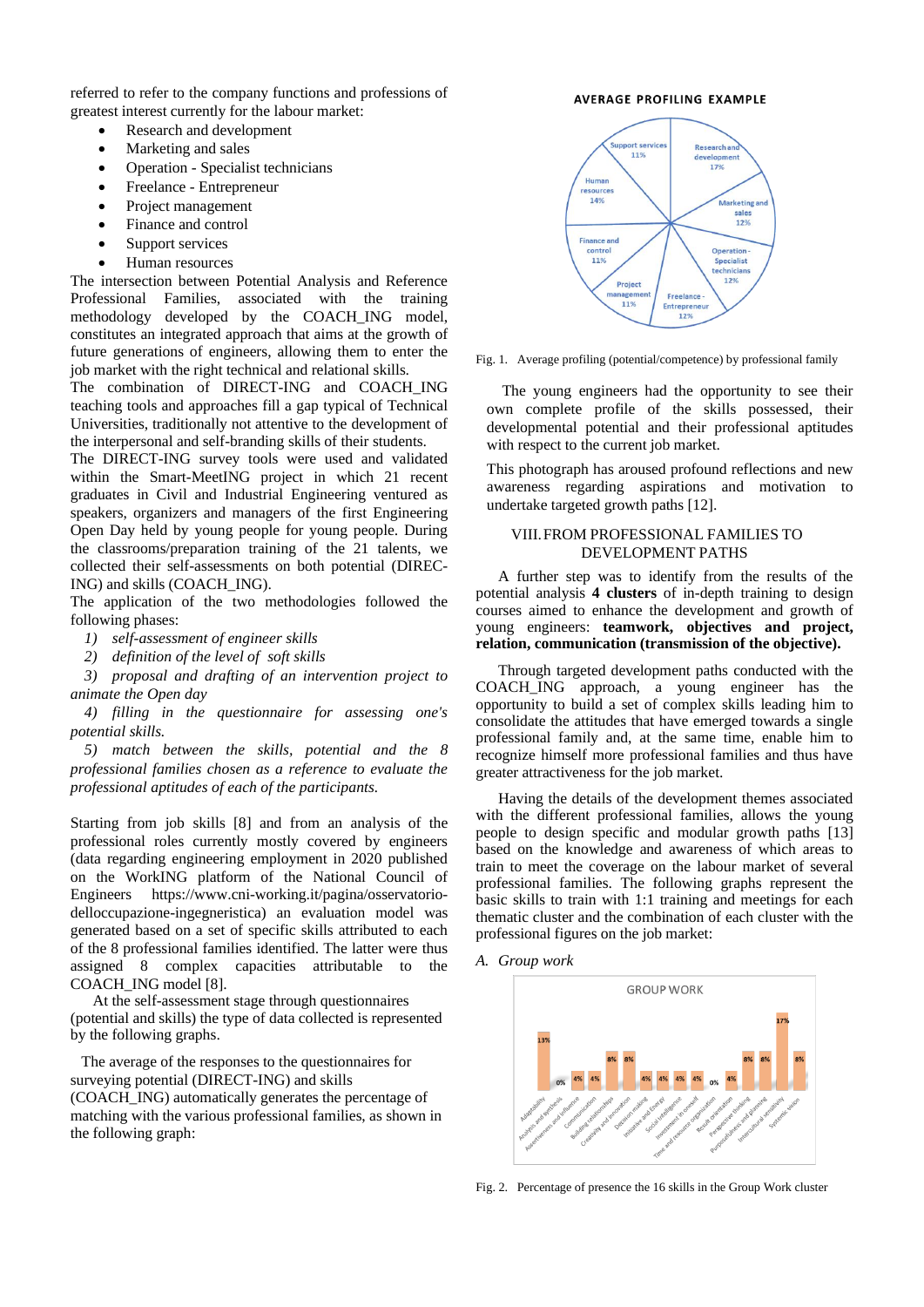

- Fig. 3. Compatibility of the Group Work cluster with Professional Families
- *B. Objectives and project*



Fig. 4. Percentage of presence of the 16 competences in the Objective and Project cluster



Fig. 5. Compatibility of the Objectives and Project cluster with Professional Families

*C. Relationship*



Fig. 6. Percentage of presence of the 16 competences in the Relationship cluster



Fig. 7. Compatibility of the cluter Relationship with Professional Families

*D. Communication – transmission of the objective*



Fig. 8. Percentance of attendance of the 16 skills in the Communication cluster



Fig. 9. Compatibility of the Communication cluster with Professional Families

In summary, the schematizations by thematic clusters and professional families can constitute not only the response feedback to those who fill out the questionnaire but also represent the starting point for specific works on which to focus the development objective that is more consistent with the needs of the interlocutor.

#### **Some examples**

In the first example (Fig. 10) we analyse the data concerning a professional who currently holds the role of Project Manager, who was given the questionnaire for the detection of potential (DIRECT-ING) and skills possessed (COACH\_ING), crossed with the Professional Families towards which the subject shows a greater orientation.